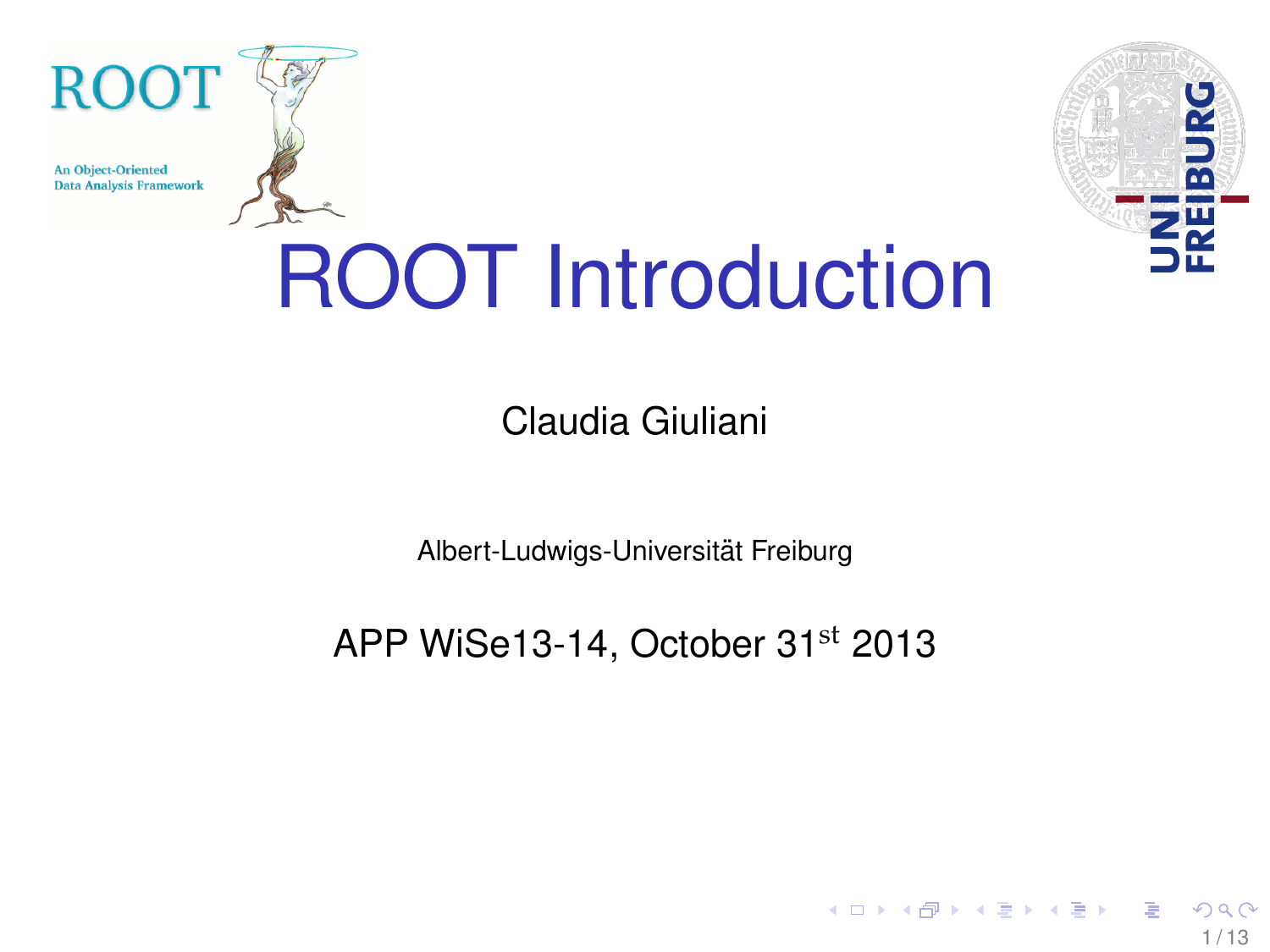<span id="page-1-0"></span>

[Introduction and Documentation](#page-2-0)

 $2/13$ 

 $QQQ$ 

メロトメ 御 トメ 君 トメ 君 トー 君

**[Classes](#page-6-0)** [4-Vectors](#page-8-0) [Graphs](#page-9-0) [Histograms](#page-10-0) [Fit](#page-11-0) **[Trees](#page-12-0)**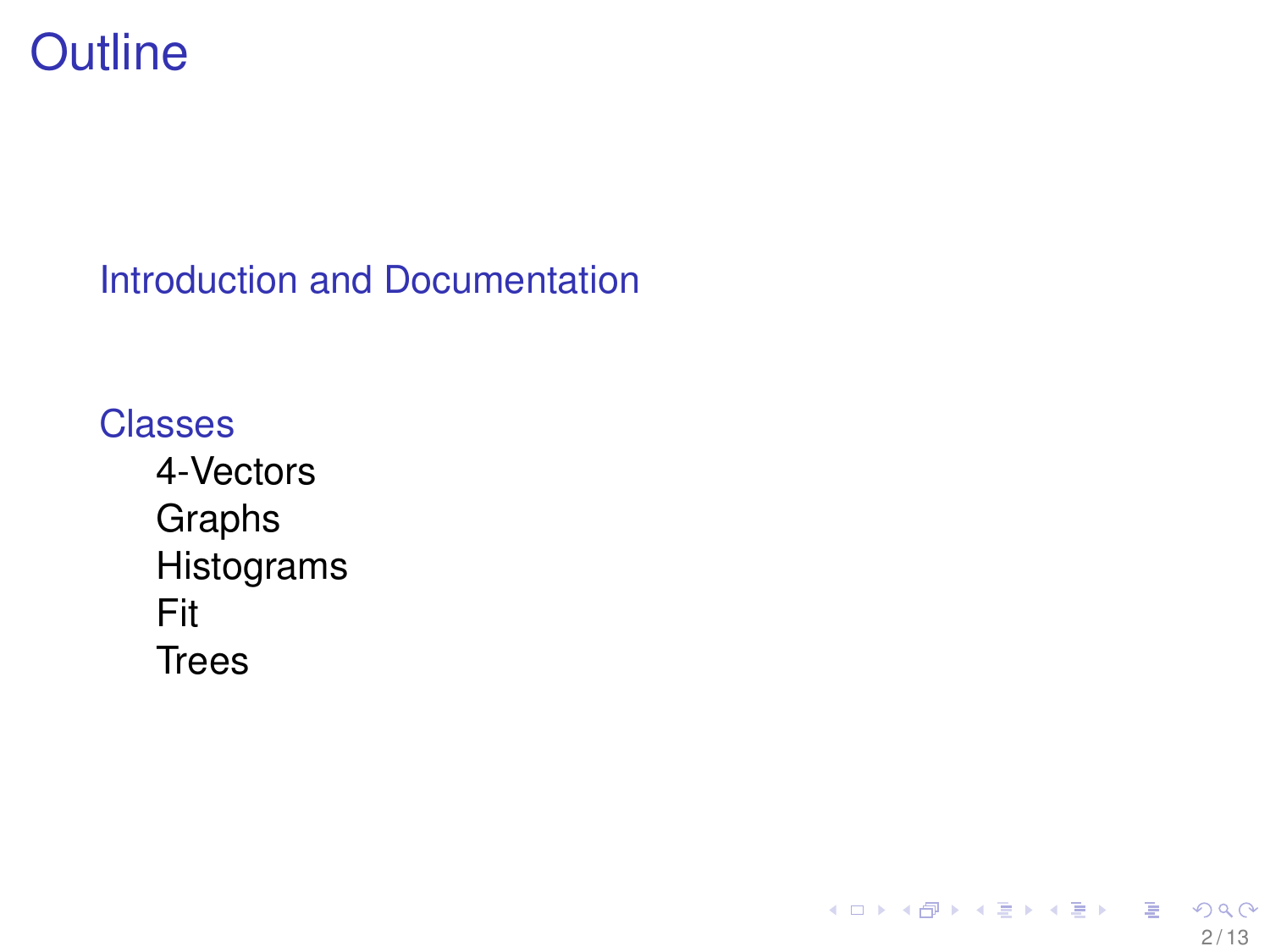# <span id="page-2-0"></span>What is ROOT?

**• ROOT** is a software for **data analysis** developed by CERN

3 / 13

K ロ ▶ K 何 ▶ K ヨ ▶ K ヨ ▶ ...

- $\triangleright$  Used heavily by experimental particle physicists
- $\triangleright$  ROOT is based on  $C_{++}$  classes
- $\blacktriangleright$  Many additional classes
- $\blacktriangleright$  Useful for
	- $\triangleright$  data analysis
	- $\blacktriangleright$  plotting
	- $\blacktriangleright$  fitting
- $\triangleright$  ROOT [website](http://root.cern.ch/drupal/)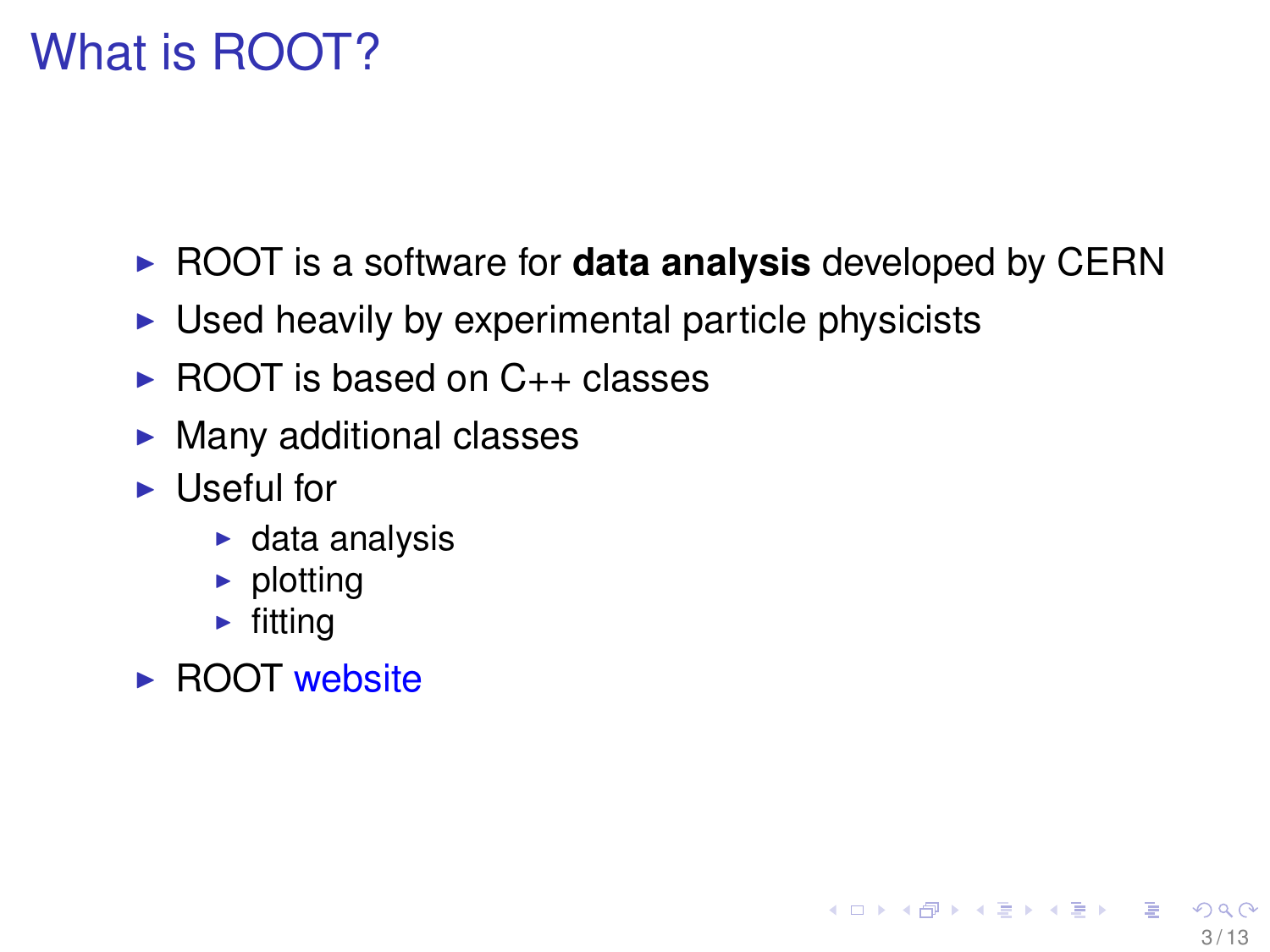## <span id="page-3-0"></span>ROOT Website



What is useful for you:

- $\triangleright$  [Discovering ROOT:](http://root.cern.ch/drupal/content/discovering-root) some more informations
- $\triangleright$  [Users Guide:](http://root.cern.ch/drupal/content/users-guide) printable version and explanation of the various ROOT classes
- ► [ROOTPrimer:](http://root.cern.ch/download/doc/primer/ROOTPrimer.pdf) compact ROOT introduction (50 pages)
- $\triangleright$  [Reference Guide:](http://root.cern.ch/root/html534/ClassIndex.html) your best friend to find out the available methods of each class
- If [Tutorials](http://root.cern.ch/root/html534/tutorials/) and [HowTo's:](http://root.cern.ch/drupal/content/howtos) to use if you need [he](#page-2-0)l[p](#page-4-0) [o](#page-2-0)f i[n](#page-5-0)[s](#page-1-0)[pi](#page-2-0)[r](#page-5-0)[a](#page-6-0)[ti](#page-1-0)[o](#page-2-0)n  $\sum_{4/13}$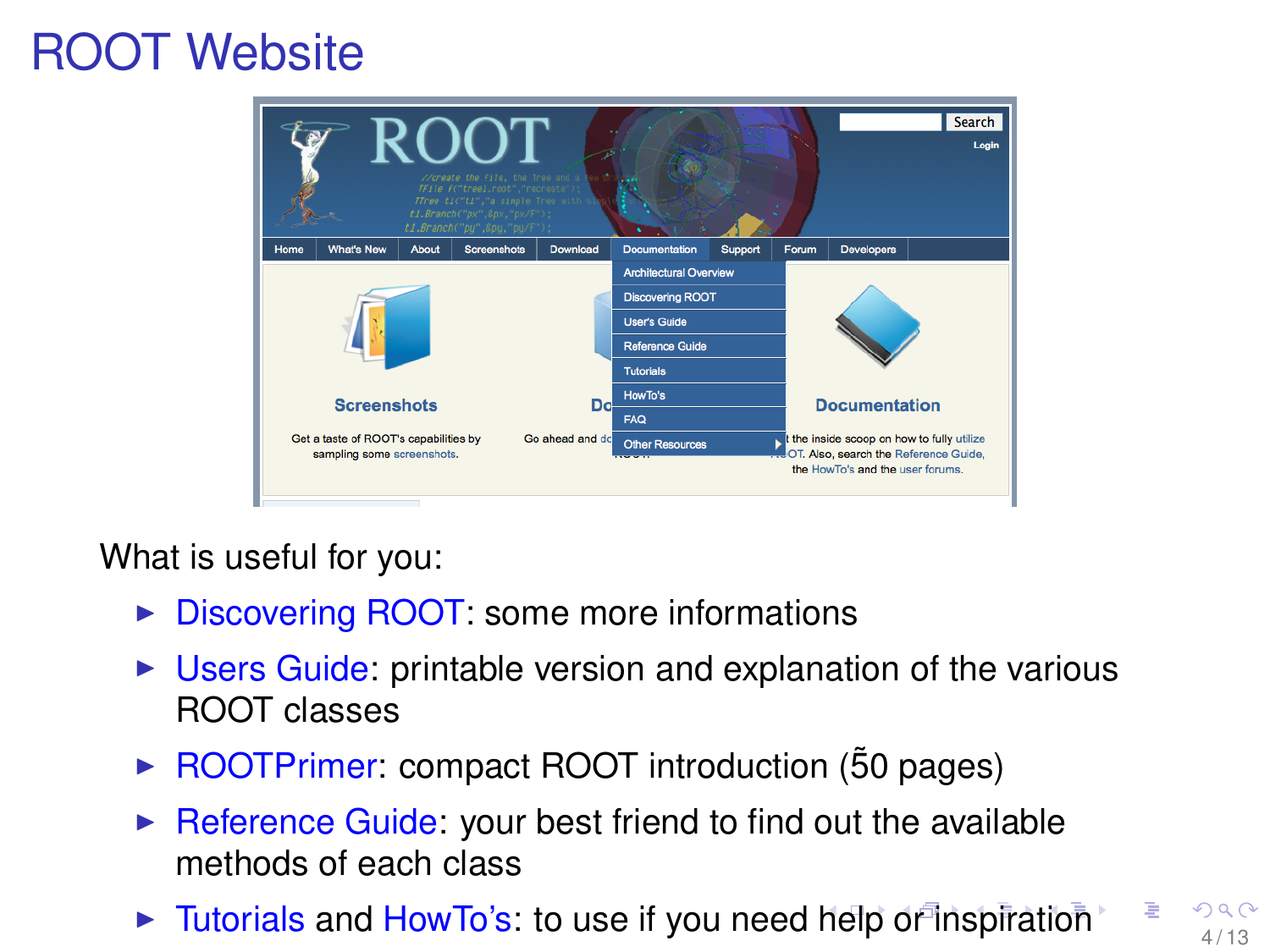# <span id="page-4-0"></span>Starting ROOT

#### Installation

- $\triangleright$  Windows and Mac: binaries [here](http://root.cern.ch/drupal/content/production-version-534)
- $\blacktriangleright$  Ubuntu: apt-get install root-system or [debian]( http://sourceforge.net/projects/cernrootdebs/) files
- $\blacktriangleright$  Fedora: yum install root
- ▶ Start ROOT
	- ▶ Open Terminal and type **root** (-l to not show ROOT logo)
	- $\triangleright$  Using the arrows you can get the previously used code lines
	- **I** To close application type **.q**

| hash<br>                                                                                                                                                                                                                                                                                                                                              | hash                | hash                                                                                                                   | hash | hash | $\gg$ |
|-------------------------------------------------------------------------------------------------------------------------------------------------------------------------------------------------------------------------------------------------------------------------------------------------------------------------------------------------------|---------------------|------------------------------------------------------------------------------------------------------------------------|------|------|-------|
| hepbook33:~ claudia\$ root                                                                                                                                                                                                                                                                                                                            |                     |                                                                                                                        |      |      |       |
|                                                                                                                                                                                                                                                                                                                                                       |                     |                                                                                                                        |      |      |       |
| ×                                                                                                                                                                                                                                                                                                                                                     |                     |                                                                                                                        |      |      |       |
| ÷                                                                                                                                                                                                                                                                                                                                                     | WELCOME to ROOT     |                                                                                                                        |      |      |       |
| ×.                                                                                                                                                                                                                                                                                                                                                    |                     |                                                                                                                        |      |      |       |
| Version<br>×                                                                                                                                                                                                                                                                                                                                          |                     | 5.34/10 29 August 2013                                                                                                 |      |      |       |
| ×                                                                                                                                                                                                                                                                                                                                                     |                     |                                                                                                                        |      |      |       |
| ÷                                                                                                                                                                                                                                                                                                                                                     |                     | You are welcome to visit our Web site                                                                                  |      |      |       |
| ÷.                                                                                                                                                                                                                                                                                                                                                    | http://root.cern.ch |                                                                                                                        | ٠    |      |       |
| ×.                                                                                                                                                                                                                                                                                                                                                    |                     |                                                                                                                        |      |      |       |
|                                                                                                                                                                                                                                                                                                                                                       |                     | skrate skrate skrate skrate skrate skrate skrate skrate skrate skrate skrate skrate skrate skrate skrate skrate skrate |      |      |       |
| $11:52:19$ on macosx64)<br>Enclose multiple statements between $\{\cdot\}$ .<br>root [0] 7+5<br>(const int)12<br>root [1] 12/4<br>(const int)3<br>root [2] 12.74.<br>(const double)3.00000000000000000e+00<br>root $[3]$ int $b = 2$<br>root $[4]$ b $*$ 4<br>$(int)$ <sup>8</sup><br>$root [5]$ $\leftrightarrow b$<br>(int)3<br>$root$ [6] $\ldots$ |                     | CINT/ROOT C/C++ Interpreter version 5.18.00. July 2. 2010<br>Type ? for help. Commands must be C++ statements.         |      |      |       |

イロト イ押 トイヨ トイヨト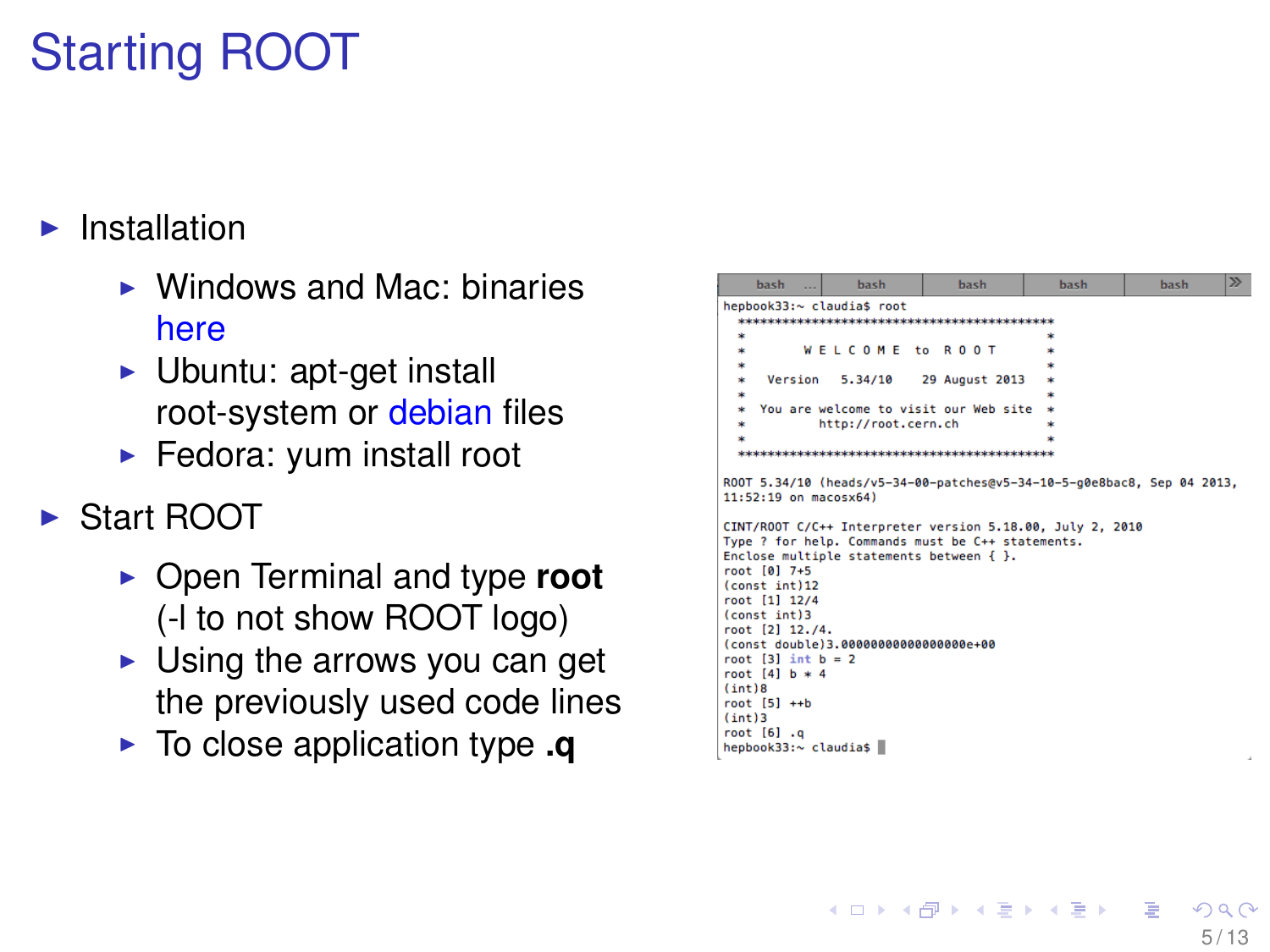### <span id="page-5-0"></span>My First Macro

- ► Download and have a look at [myfirstMacro.cxx](http://wwwhep.physik.uni-freiburg.de/~cgiulian/AppliedParticlePhysics/ROOTIntroduction/myfirstMacro.cxx)
- $\blacktriangleright$  Run it with root:
	- $\blacktriangleright$  start root
	- $\blacktriangleright$  .x myfirstMacro.cxx
	- $\blacktriangleright$  close root
	- $\triangleright$  or all together: root -q myfirstMacro.cxx

```
void myfirstMacro(){
```

```
qROOT->Reset();
                                                                  hepbook33:R00TIntro claudia$ root
 gROOT->SetStyle("Plain");
                                                                  root [0] .x myfirstMacro.cxx
                                                                  This is my first macro
 std::cout<<"This is my first macro"<<std::endl;
                                                                  number defined num=2
                                                                  second power of 2 is: 4
 int num = 2;
                                                                  second power of 2 with TMath function is: 4
 std::cout<<"number defined num="<<num<<std::endl;
                                                                  Multiplication Table
                                                                  7 * 0 = 0std::cout<<"second power of "<<num<<" is: "<<num*num<<std::endl;
                                                                  7*1=2std::cout<<"second power of "<<num<<" with TMath function is: "<< 2*2=4TMath::Power(num.2)<<std::endl;
                                                                  2*3=67*4=8std::cout<<"Multiplication Table"<<std::endl:
                                                                  2*5=102*6=12for (int i=0; i<11; ++i){
                                                                  2*7=14std::cout<<num<<"*"<<i<<"="<<num*i<<std::endl:
                                                                  2*8=16٦
                                                                  7*9=182*10=20root [1] .g
                                                                  hepbook33:R00TIntro claudia$
```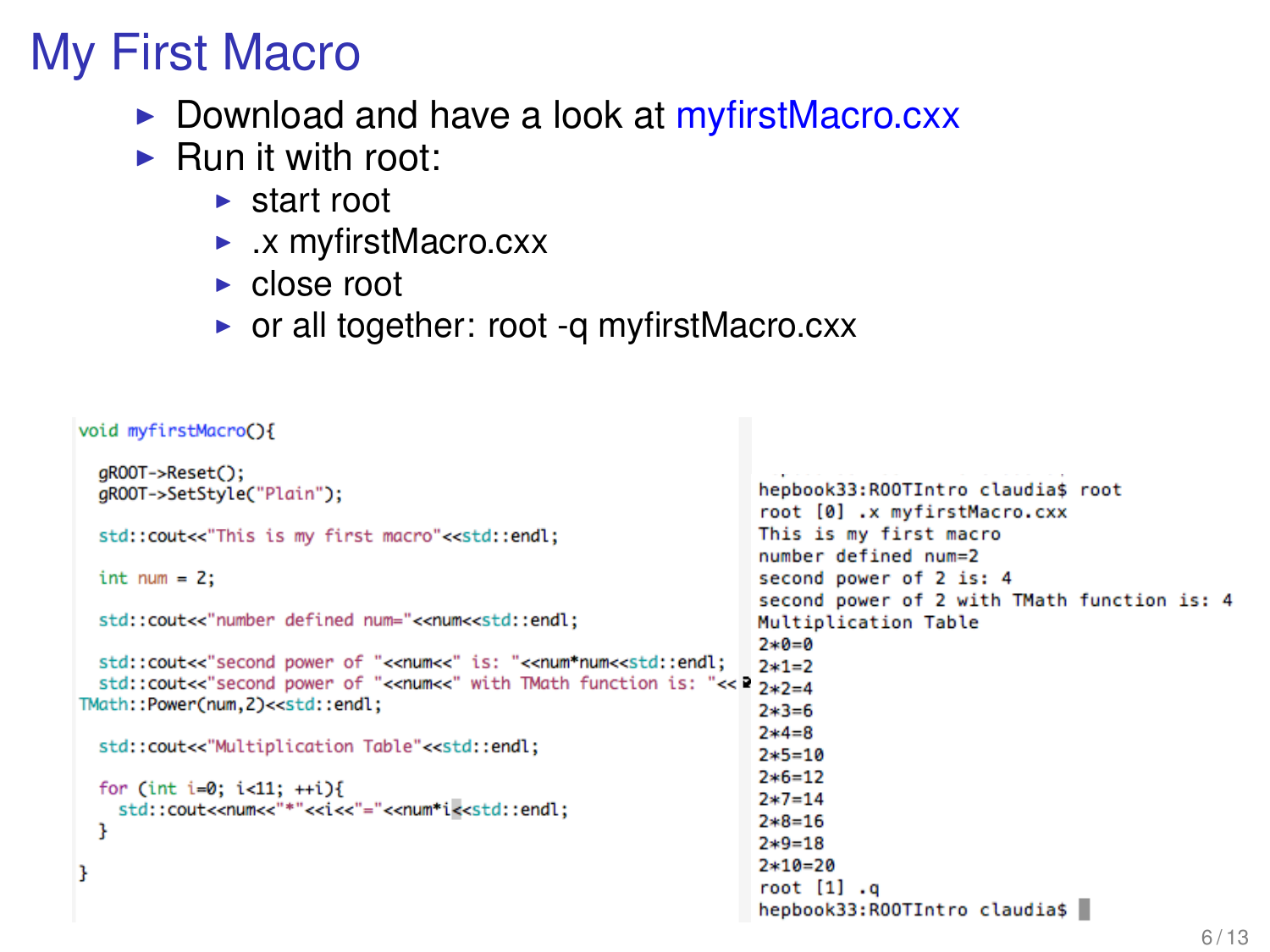#### <span id="page-6-0"></span>Some important classes

- ► 4-Vectors: ROOT has the possibility to save the 4-vector of an object
	- ► TLorentzVector
	- $\blacktriangleright$  Flexible object to save properties of a particle
- **Graphs**: given a pair  $(x,y)$  draw a point
	- $\triangleright$  ROOT class TGraph
	- $\triangleright$  ROOT class TGraphErrors
- **Functions:** 
	- $\triangleright$  ROOT class TF1
	- $\blacktriangleright$  Fit a histogram with a function
- **Histograms:** represent the probability of one event to happen, if you want to visualise it look [here](https://hacol01.physik.uni-freiburg.de/fp/root2013-2/2013-09-02_RootEinfuehrung.pdf)
	- ► ROOT Base class TH1
	- $\triangleright$  We will use mainly TH1F (1-d histograms with float values) and TH2F (2-d histograms with float values)
- **Trees**: save same information for all events. Easy to manipulate and retrieve saved information.
	- ► ROOT class TTree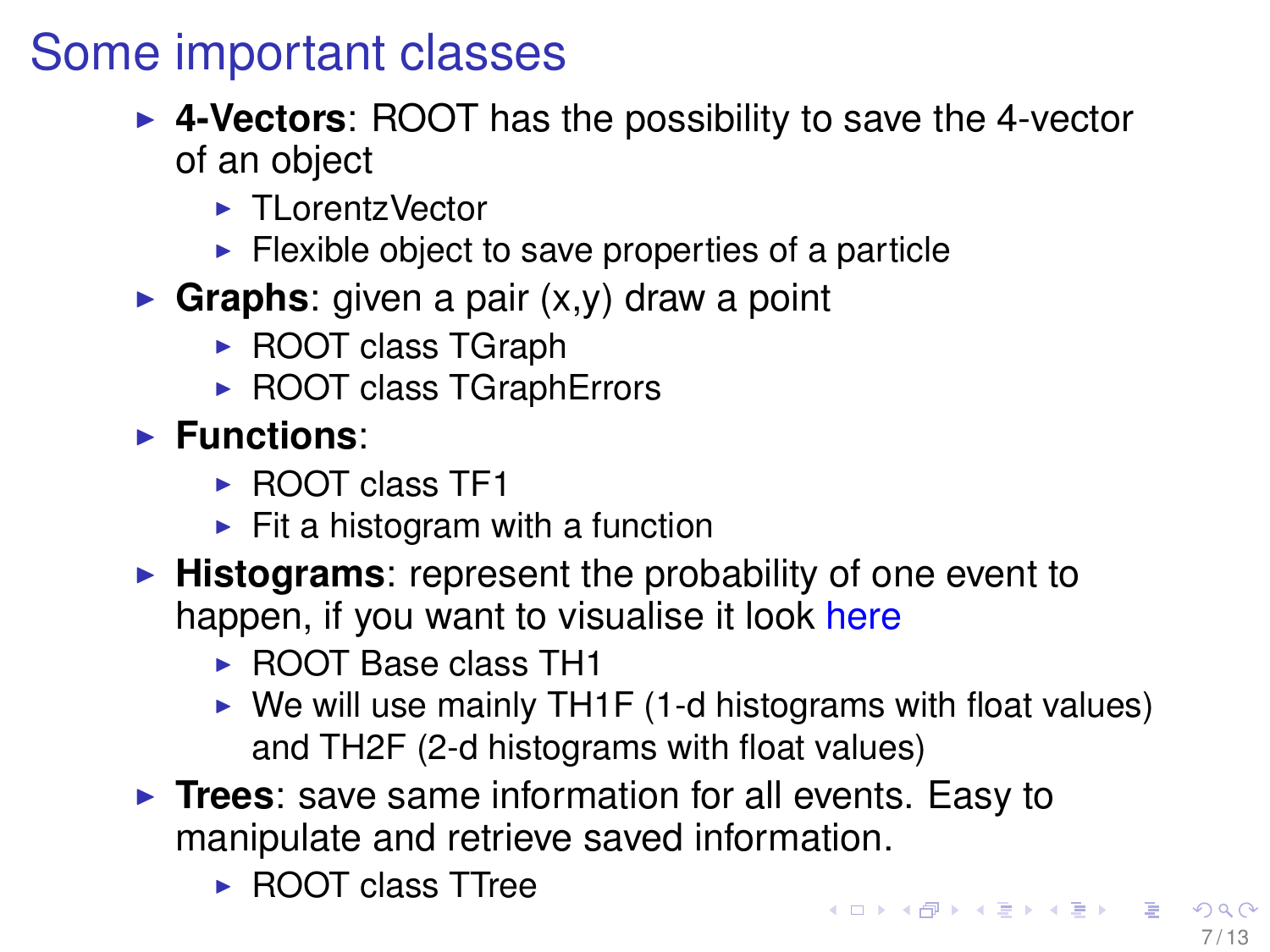#### How we proceed

- $\blacktriangleright$  Try some easy commands interactively
- $\blacktriangleright$  Try to understand and run some macros
- $\blacktriangleright$  Then modify them
- $\triangleright$  Simple macros thanks F. Bührer [http://wwwhep.physik.uni](http://wwwhep.physik.uni-freiburg.de/~cgiulian/AppliedParticlePhysics/ROOTIntroduction/)freiburg.de/∼[cgiulian/AppliedParticlePhysics/ROOTIntroduction/](http://wwwhep.physik.uni-freiburg.de/~cgiulian/AppliedParticlePhysics/ROOTIntroduction/)
- $\triangleright$  More complex macros taken from ROOT tutorials
- ▶ You can find them in \$ROOTSYS/tutorials
- $\triangleright$  You can use them for further exercises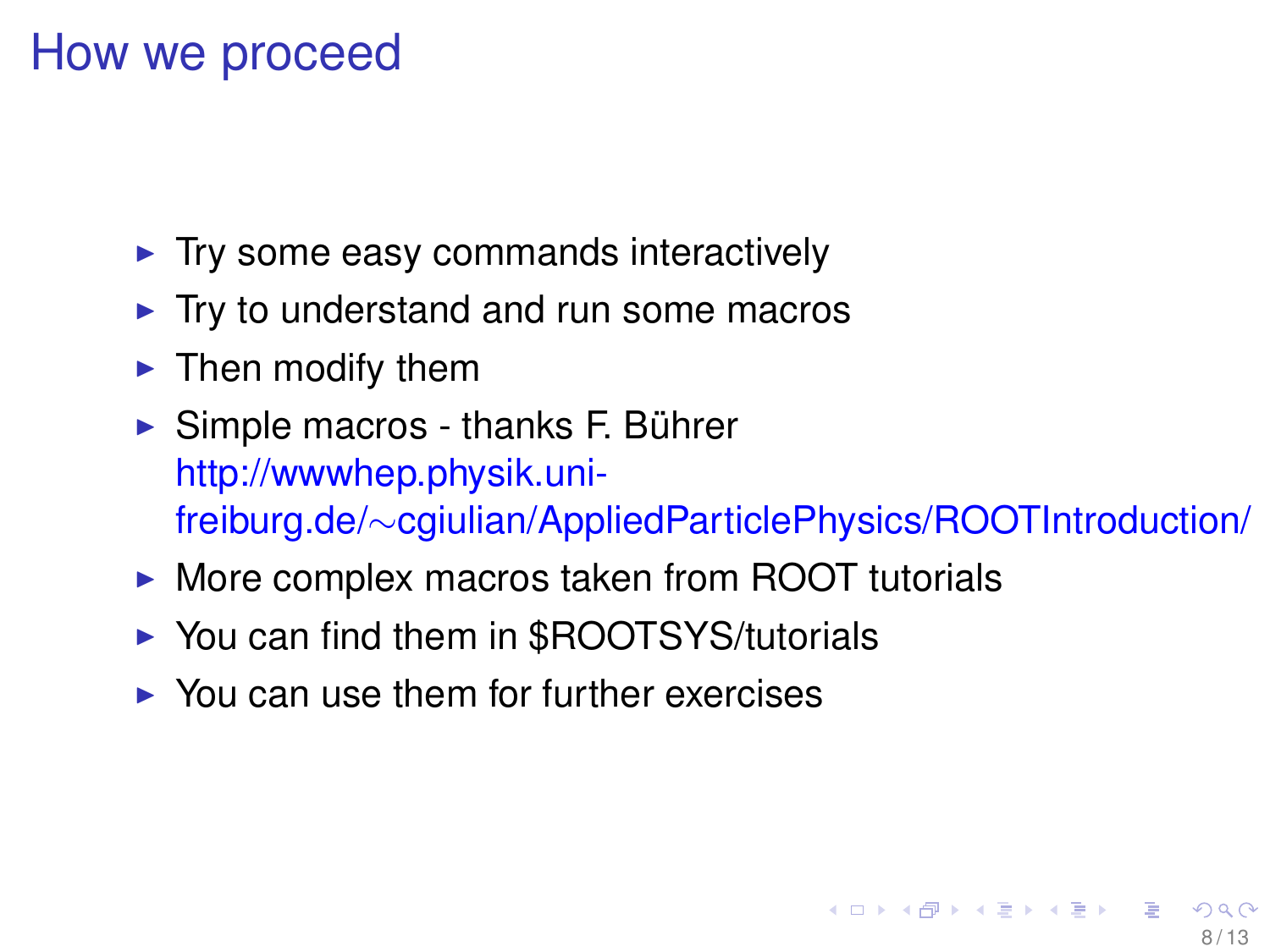#### <span id="page-8-0"></span>4-Vectors: TLorenzVector

- $\triangleright$  Particle Physics: we want to study particles
- $\triangleright$  Save the particle properties in a sensible way
- $\triangleright$  Particle Energy-Momentum vector is an important quantity
- $\triangleright$  ROOT gives us an easy and flexible tool: TLorentzVector
- $\triangleright$  we can set, and later retrieve, the vector components
- $\triangleright$  e.g. we have a particle with Px=100 GeV, Py=30 GeV, Pz=50 GeV and E=200 GeV

```
TLorentzVector \star particle = new TLorentzVector();
particle->SetPxPyPzE(100.,30.,50.,200.);
also possible: SetPtEtaPhiE(), SetPtEtaPhiM()
[ or also SetXYZT() for a space-time vector ]
particle->Pt() : to get the transverse momentum
of the particle
particle->M() : to get the mass
```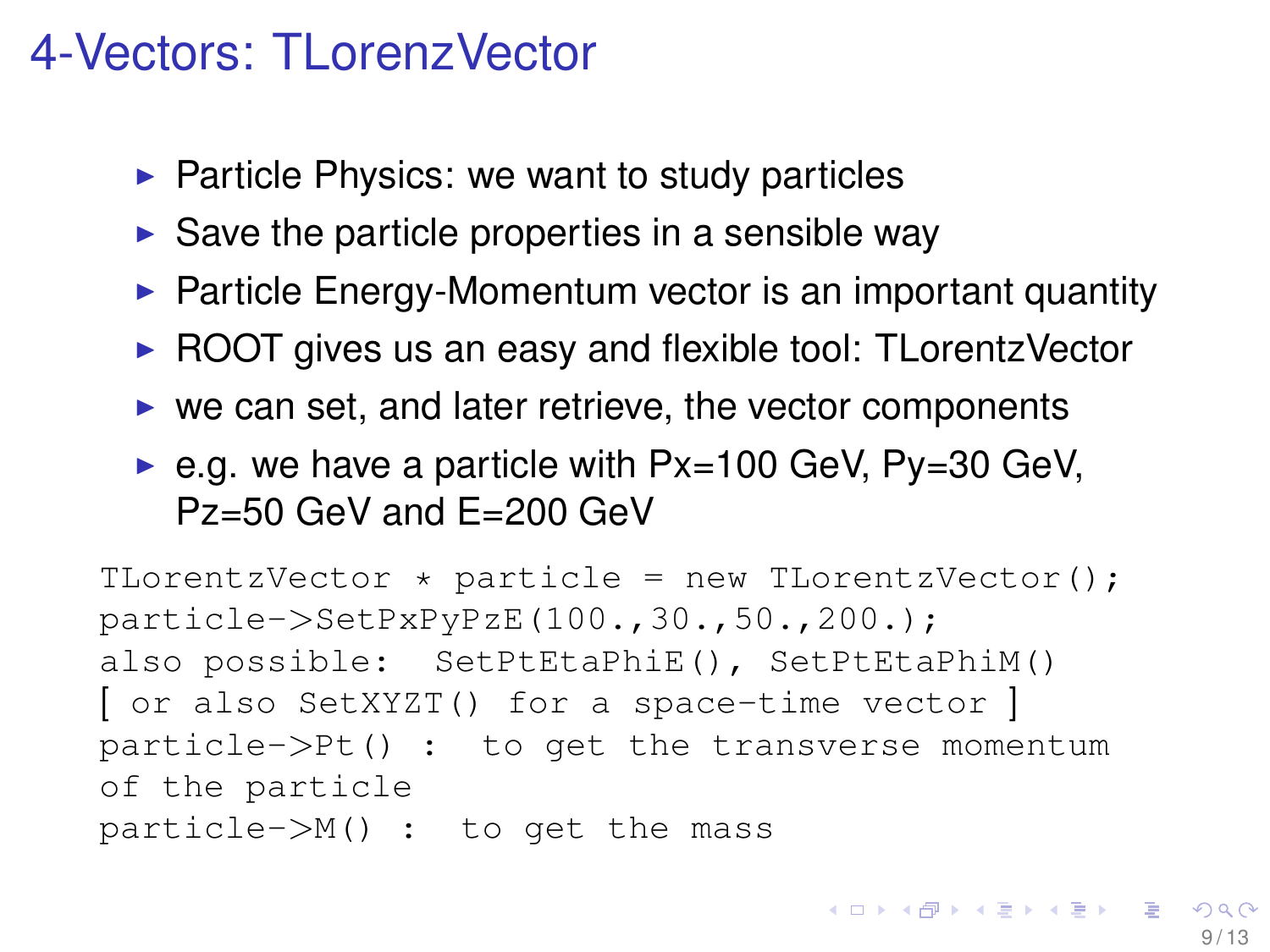# <span id="page-9-0"></span>**TGraph**

- Graph: plot a pair  $(x,y)$ , e.g. x and y coordinates of an object moving on a plane
- ► ROOT class: TGraph
- $\triangleright$  TCanvas: canvas where the plots are drawn

```
{
  TCanvas ∗c1 = new TCanvas("c1","A Simple Graph
Example",200,10,700,500);
                                       Graph
  Double t x[100], y[100];
                                         10<sup>5</sup>Int_t n = 20;
  for (Int_t i=0; i<n; i++) {
                                         \begin{array}{c}\n7 \\
7 \\
8 \\
4\n\end{array}x[i] = i*0.1;y[i] = 10*sin(x[i]+0.2);}
  qr = new TGraph(n, x, y);gr->Draw("AC∗");
                                                          1.21.41.6return c1;
}
```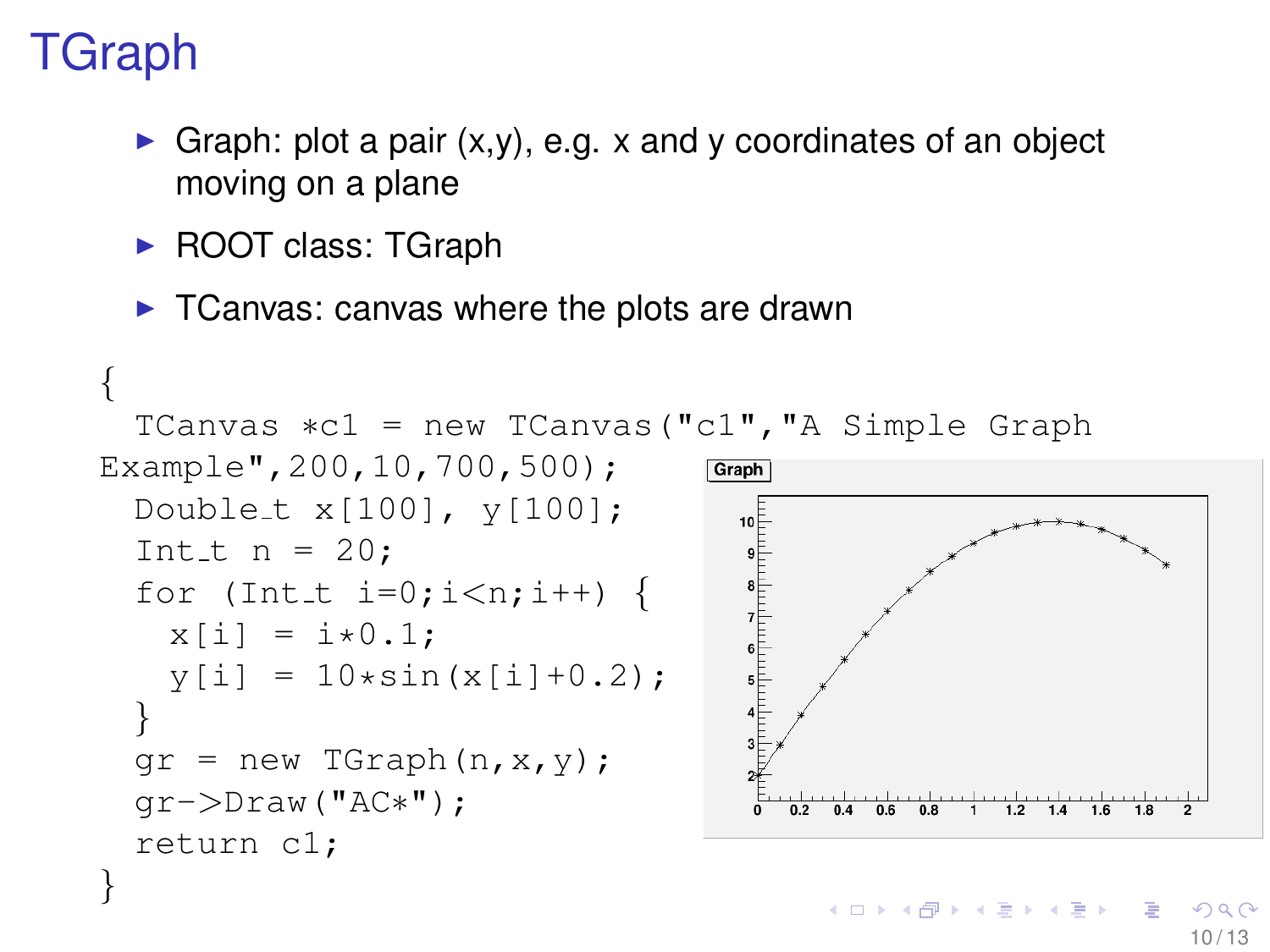### <span id="page-10-0"></span>Histograms: TH1

- $\triangleright$  Download dices  $cxx$
- $\triangleright$  Open the macro and try to understand what is done
- $\blacktriangleright$  Run it with: root dices  $cxx$



11 / 13

 $A \equiv 1 + 4 \sqrt{10} + 4 \sqrt{10} + 4 \sqrt{10} + 4 \sqrt{10} + 4 \sqrt{10} + 4 \sqrt{10} + 4 \sqrt{10} + 4 \sqrt{10} + 4 \sqrt{10} + 4 \sqrt{10} + 4 \sqrt{10} + 4 \sqrt{10} + 4 \sqrt{10} + 4 \sqrt{10} + 4 \sqrt{10} + 4 \sqrt{10} + 4 \sqrt{10} + 4 \sqrt{10} + 4 \sqrt{10} + 4 \sqrt{10} + 4 \sqrt{10} + 4 \sqrt{10} + 4 \sqrt{10} + 4 \sqrt{10$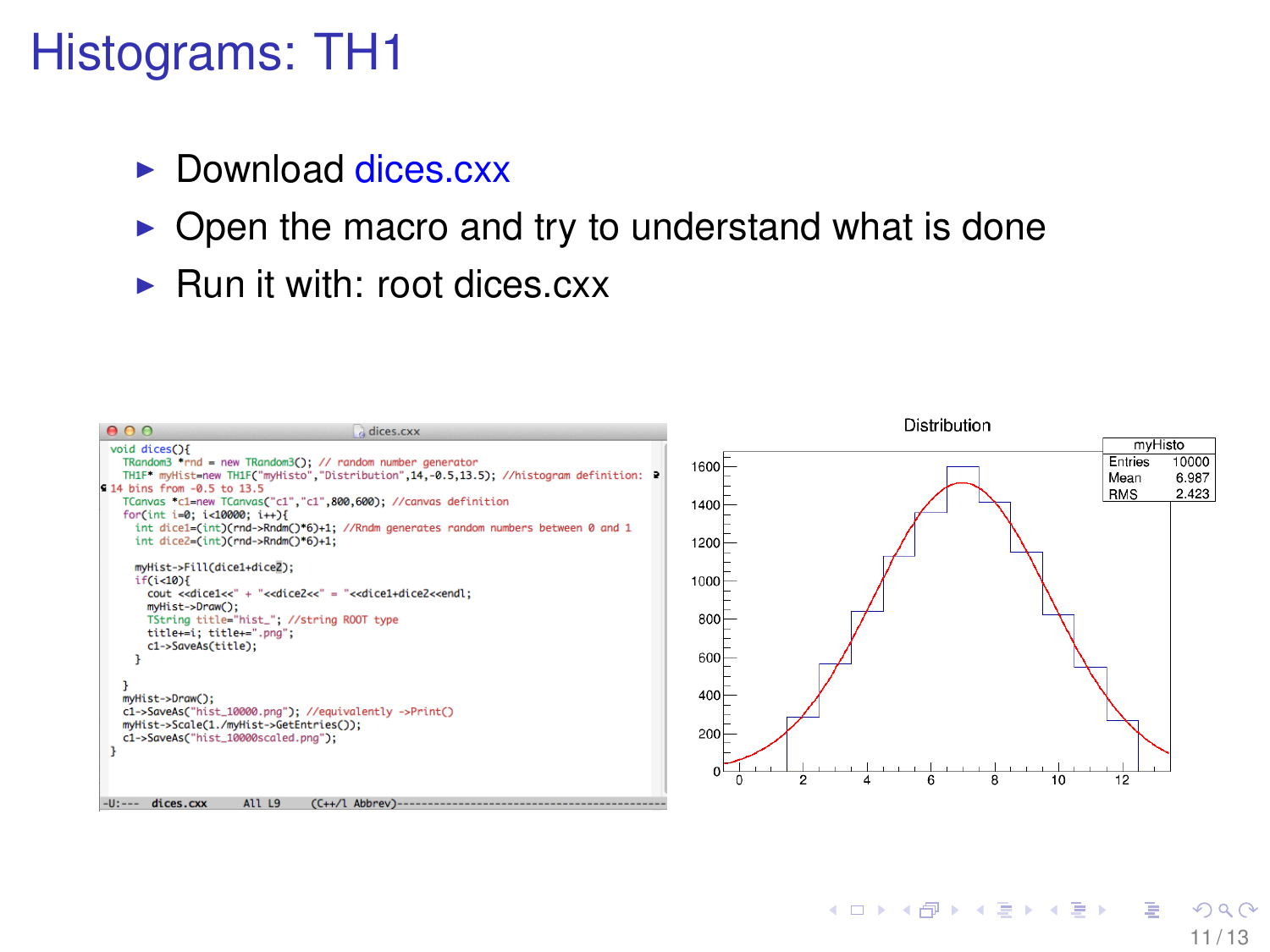# <span id="page-11-0"></span>Fit a Histogram with GUI